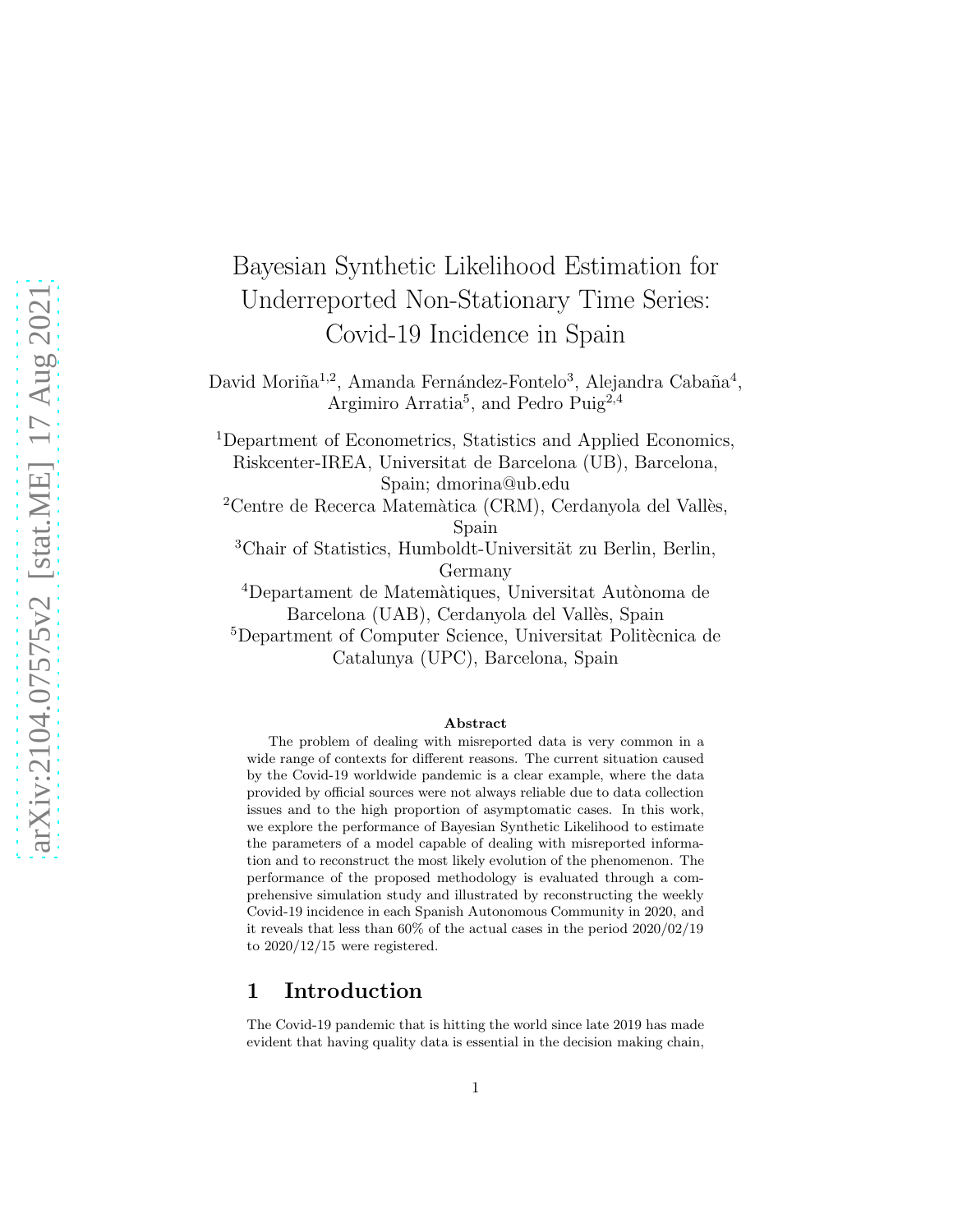especially in epidemiology but also in many other fields. There is an enormous global concern around this disease, leading the World Health Organization (WHO) to declare public health emergency [\[21\]](#page-9-0). Many methodological efforts have been made to deal with misreported Covid-19 data, following ideas introduced in the literature since the late nineties [\[6,](#page-7-0) [4,](#page-7-1) [20,](#page-8-0) [1,](#page-7-2) [24,](#page-9-1) [10\]](#page-8-1). These proposals range from the usage of multiplication factors [\[22\]](#page-9-2) to Markov-based models [\[5,](#page-7-3) [14\]](#page-8-2) or spatio-temporal models [\[23\]](#page-9-3). Additionally, a new R [\[19\]](#page-8-3) package able to fitting endemic-epidemic models based on approximative maximum likelihood to underreported count data has been recently published [\[12\]](#page-8-4). However, as a large proportion of the cases run asymptomatically [\[17\]](#page-8-5) and mild symptoms could have been easily confused with those of similar diseases at the beginning of the pandemic, its reasonable to expect that Covid-19 incidence has been notably underreported. Very recently several approaches based on discrete time series have been proposed [\[7,](#page-7-4) [9,](#page-8-6) [8\]](#page-7-5) although there is a lack of continuous time series models capable of dealing with misreporting, a characteristic of the Covid-19 data and typically present in infectious diseases modeling. In this sense, a new approach for longitudinal data not accounting for temporal correlations is introduced in [\[16\]](#page-8-7) and a model capable of dealing with temporal structures using a different approach is presented in [\[15\]](#page-8-8). A typical limitation of these kinds of models is the computational effort needed in order to properly estimate the parameters.

Synthetic likelihood is a recent and very powerful alternative for parameter estimation in a simulation based schema when the likelihood is intractable and, conversely, the generation of new observations given the values of the parameters is feasible. The method was introduced in [\[25\]](#page-9-4) and placed into a Bayesian framework in [\[18\]](#page-8-9), showing that it could be scaled to high dimensional problems and can be adapted in an easier way than other alternatives like approximate Bayesian computation (ABC). The method takes a vector summary statistic informative about the parameters and assumes it is multivariate normal, estimating the unknown mean and covariance matrix by simulation to obtain an approximate likelihood function of the multivariate normal.

# 2 Methods

Consider an unobservable process  $X_t$  following an AutoRegressive-Moving Average  $(ARMA(p, r))$  structure, defined by

<span id="page-1-1"></span>
$$
X_t = \phi_0 + \alpha_1 X_{t-1} + \ldots + \alpha_p X_{t-p} + \theta_1 \epsilon_{t-1} + \ldots + \theta_r \epsilon_{t-r} + \epsilon_t, \quad (1)
$$

where  $\epsilon_t$  is a Gaussian white noise process with  $\epsilon_t \sim N(\mu_{\epsilon}, \sigma_{\epsilon}^2)$ .

In our setting, this process  $X_t$  cannot be directly observed, and all we can see is a part of it, expressed as

<span id="page-1-0"></span>
$$
Y_t = \begin{cases} X_t & \text{with probability } 1 - \omega \\ q \cdot X_t & \text{with probability } \omega \end{cases} \tag{2}
$$

The interpretation of the parameters in Eq. [\(2\)](#page-1-0) is straightforward:  $q$  is the overall intensity of misreporting (if  $0 < q < 1$  the observed process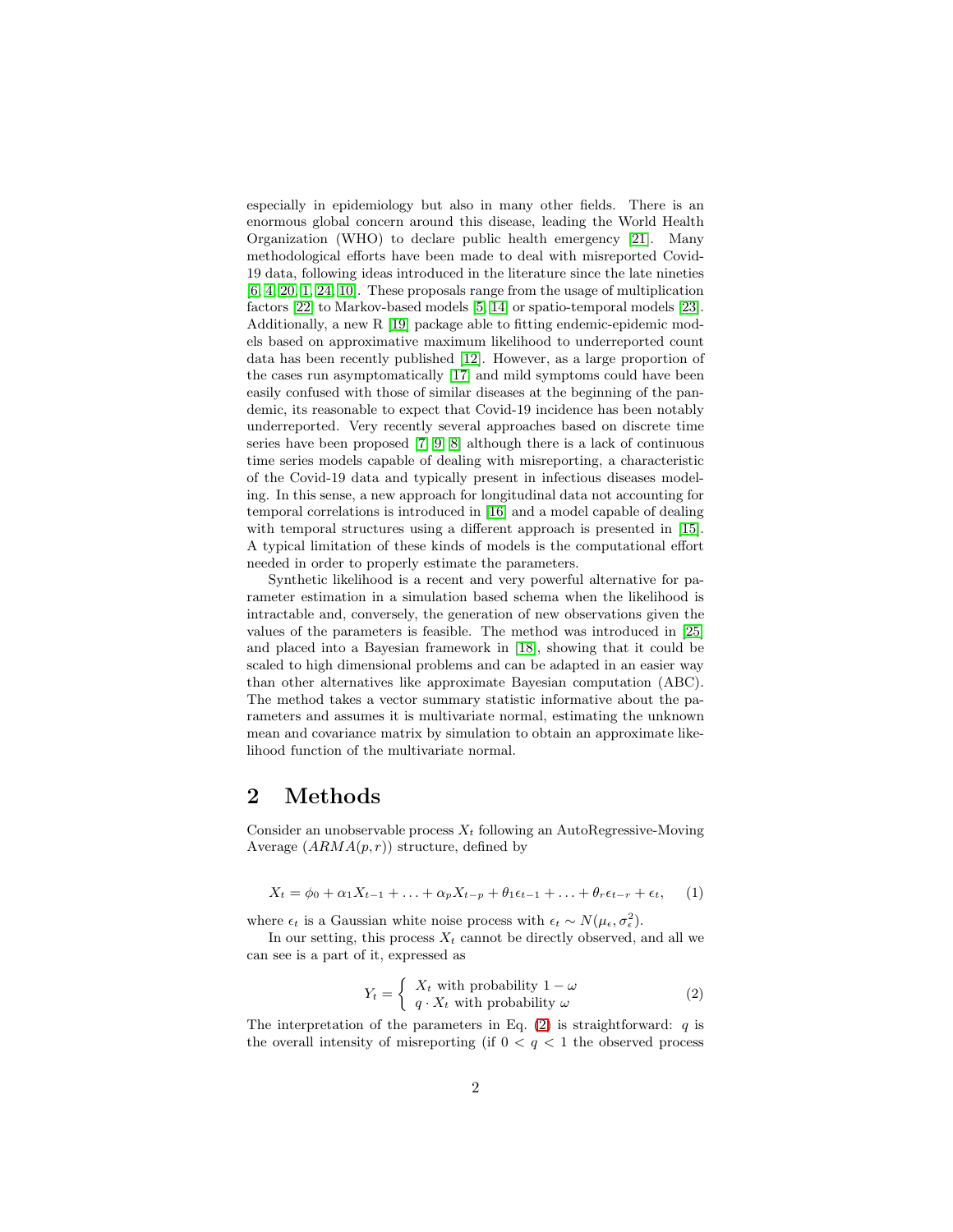$Y_t$  would be underreported while if  $q > 1$  the observed process  $Y_t$  would be overreported). The parameter  $\omega$  can be interpreted as the overall frequency of misreporting (proportion of misreported observations). To model consistently the spread of the disease, the expectation of the innovations  $\epsilon_t$  in Eq. [\(1\)](#page-1-1) is linked to a simplified version of the well-known compartimental Susceptible-Infected-Recovered (SIR) model. At any time  $t \in \mathbb{R}$  there are three kinds of individuals: Healthy individuals susceptible to be infected  $(S(t))$ , infected individuals who are transmitting the disease at a certain speed  $(I(t))$  and individuals who have suffered the disease, recovered and cannot be infected again  $(R(t))$ . As shown in [\[8\]](#page-7-5), the number of affected individuals at time t,  $A(t) = I(t) + R(t)$  can be approximated by

<span id="page-2-0"></span>
$$
A(t) = \frac{M^* A_0 e^{kt}}{M^* + A_0 (e^{kt} - 1)},
$$
\n(3)

where  $k = \beta - \gamma$  and  $M^* = \frac{N(\beta - \gamma)}{\beta - \frac{\gamma}{2}}, \beta$  is the infection rate,  $\gamma$  the recovery rate and N the size of the susceptible population. At any time  $t$  the condition  $S(t) + I(t) + R(t) = N$  is fulfilled. The expression [3](#page-2-0) allow us to incorporate the behaviour of the epidemics in a realistic way, defining  $\mu_{\epsilon}(t) = A(t) - A(t-1)$ , the new affected cases produced at time t.

The Bayesian Synthetic Likelihood (BSL) simulations are based on this model and the chosen summary statistics are the mean, standard deviation and the three first coefficients of autocorrelation of the observed process. Parameter estimation was carried out by means of the *BSL* [\[3,](#page-7-6) [2\]](#page-7-7) package for R [\[19\]](#page-8-3). Taking into account the posterior distribution of the estimated parameters, the most likely unobserved process is reconstructed, resulting in a probability distribution at each time point. The prior of each parameter is set to be uniform on the corresponding feasible region of the parameter space and zero elsewhere.

The data and source code underlying this article are available in GitHub, at <https://github.com/dmorinya/BSLCovidSpain>.

# 3 Results

The performance and an application of the proposed methodology are studied through a comprehensive simulation study and a real dataset on Covid-19 incidence in Spain on this Section.

#### 3.1 Simulation study

A thorough simulation study has been conducted to ensure that the model behaves as expected, including  $AR(1)$ ,  $MA(1)$  and  $ARMA(1, 1)$  structures for the hidden process  $X_t$  defined as

$$
X_t = \alpha \cdot X_{t-1} + \epsilon_t \text{ (AR(1))}
$$
  
\n
$$
X_t = \theta \cdot \epsilon_{t-1} + \epsilon_t \text{ (MA(1))}
$$
  
\n
$$
X_t = \alpha \cdot X_{t-1} + \theta \cdot \epsilon_{t-1} + \epsilon_t \text{ (ARMA(1, 1))}
$$
  
\n(4)

where  $\epsilon_t \sim N(\mu_{\epsilon}, \sigma_{\epsilon}^2)$ .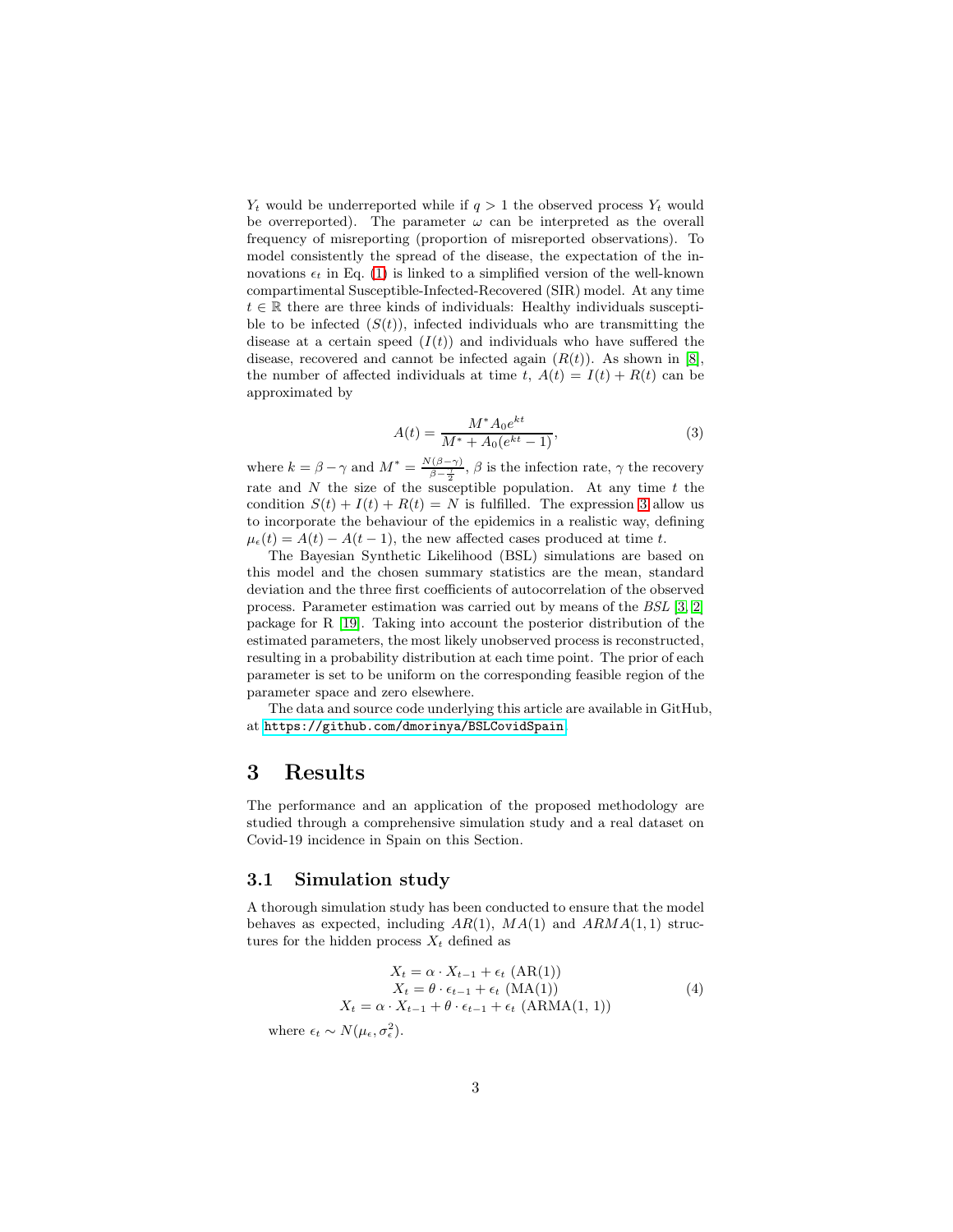The values for the parameters  $\alpha$ ,  $\theta$ ,  $q$  and  $\omega$  ranged from 0.1 to 0.9 for each parameter. Average absolute bias, average interval length (AIL) and average 95% credibility interval coverage are shown in Table [1.](#page-3-0) To summarise model robustness, these values are averaged over all combinations of parameters, considering their prior distribution is a Dirac's delta with all probability concentrated in the corresponding parameter value.

For each autocorrelation structure and parameters combination, a random sample of size  $n = 1000$  has been generated using the R function *arima.sim*, and the parameters  $m = log(M^*)$  and  $\beta$  have been fixed to 5 and 0.4 respectively. Several values for these parameters were considered but no substantial differences in the model performance were observed related to the value of these parameters or sample size, besides a poorer coverage for lower sample sizes, as expected.

<span id="page-3-0"></span>Table 1: Model performance measures (average absolute bias, average interval length and average coverage) summary based on a simulation study.

| Structure | Parameter                 | <b>Bias</b> | ${\bf AIL}$ | $(\%)$<br>Coverage |
|-----------|---------------------------|-------------|-------------|--------------------|
| AR(1)     | $\phi_0$                  | $-0.983$    | 5.189       | 70.10%             |
|           | $\hat{\alpha}$            | 0.043       | 0.814       | 92.46%             |
|           | $\hat{\omega}$            | $-0.003$    | 0.111       | 94.10%             |
|           | $\hat{q}$                 | $-0.001$    | 0.014       | 89.03%             |
|           | $\hat{m}$                 | 0.001       | 0.190       | 75.17%             |
|           | $\hat{\beta}$             | 0.007       | 0.192       | 74.49%             |
|           | $\hat{\sigma_{\epsilon}}$ | $-1.689$    | 4.718       | 81.07%             |
| MA(1)     | $\phi_0$                  | $-1.241$    | 5.171       | 68.31%             |
|           | $\hat{\theta}$            | 0.051       | 0.818       | 90.40%             |
|           | $\hat{\omega}$            | $-0.005$    | 0.108       | 95.06%             |
|           | $\hat{q}$                 | $-0.001$    | 0.014       | 87.24%             |
|           | $\hat{m}$                 | $-0.002$    | 0.187       | 76.95%             |
|           | $\hat{\beta}$             | 0.004       | 0.190       | 80.38%             |
|           | $\hat{\sigma_{\epsilon}}$ | $-1.619$    | 4.679       | 83.95%             |
| ARMA(1,1) | $\hat{\phi_0}$            | $-1.834$    | 5.107       | 61.01%             |
|           | $\hat{\alpha}$            | 0.062       | 0.799       | 89.39%             |
|           | $\hat{\theta}$            | 0.011       | 0.873       | 96.86%             |
|           | $\hat{\omega}$            | $-0.001$    | 0.014       | 88.32\%            |
|           | $\hat{q}$                 | $-0.005$    | 0.109       | 94.97%             |
|           | $\hat{m}$                 | 0.002       | 0.184       | 78.49\%            |
|           | $\hat{\beta}$             | 0.004       | 0.183       | 78.01%             |
|           | $\hat{\sigma_{\epsilon}}$ | $-1.828$    | 4.631       | 74.74%             |

## 3.2 Real incidence of Covid-19 in Spain

The betacoronavirus SARS-CoV-2 has been identified as the causative agent of an unprecedented world-wide outbreak of pneumonia starting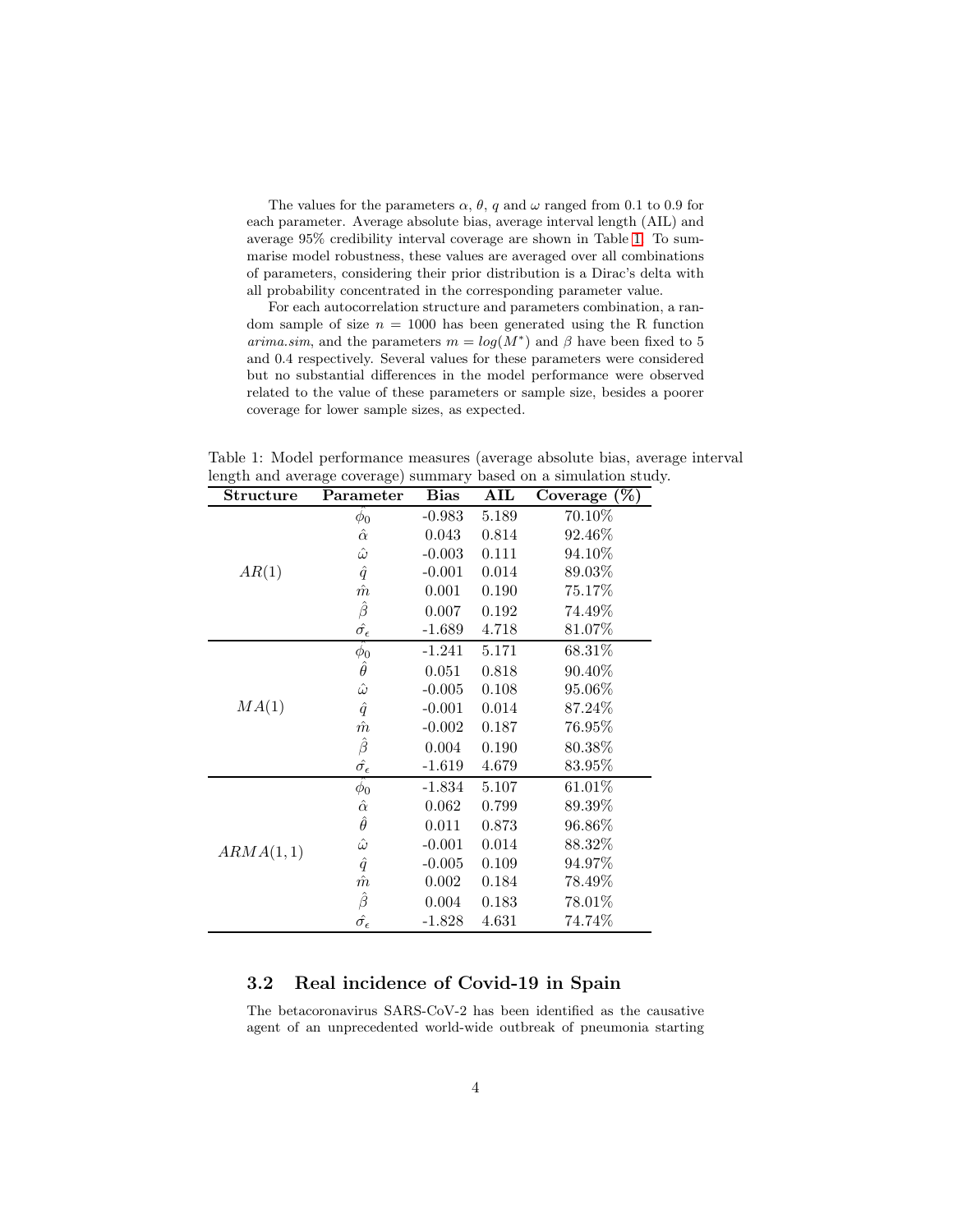in December 2019 in the city of Wuhan (China) [\[21\]](#page-9-0), named as Covid-19. Considering that many cases run without developing symptoms or just with very mild symptoms, it is reasonable to assume that the incidence of this disease has been underregistered. This work focuses on the weekly Covid-19 incidence registered in Spain in the period (2020/02/19- 2020/12/15) excluding the two autonomous cities Ceuta and Melilla, with very low incidences during all considered time period. It can be seen in Figure [1](#page-4-0) that the registered data (turquoise) reflect only a fraction of the actual incidence (red). The grey area corresponds to 95% probability of the posterior distribution of the weekly number of new cases (the lower and upper limits of this area represent the percentile 2.5% and 97.5% respectively), and the dotted red line corresponds to its median.



Figure 1: Registered and estimated weekly new Covid-19 cases in each Spanish region.

<span id="page-4-0"></span>In the considered period, the official sources reported 1,819,982 Covid-19 cases in Spain (excluding Ceuta and Melilla), while the model estimates a total of 3,078,858 cases (only 59.11% of actual cases were reported). These work also shows that while the frequency of underreporting is ex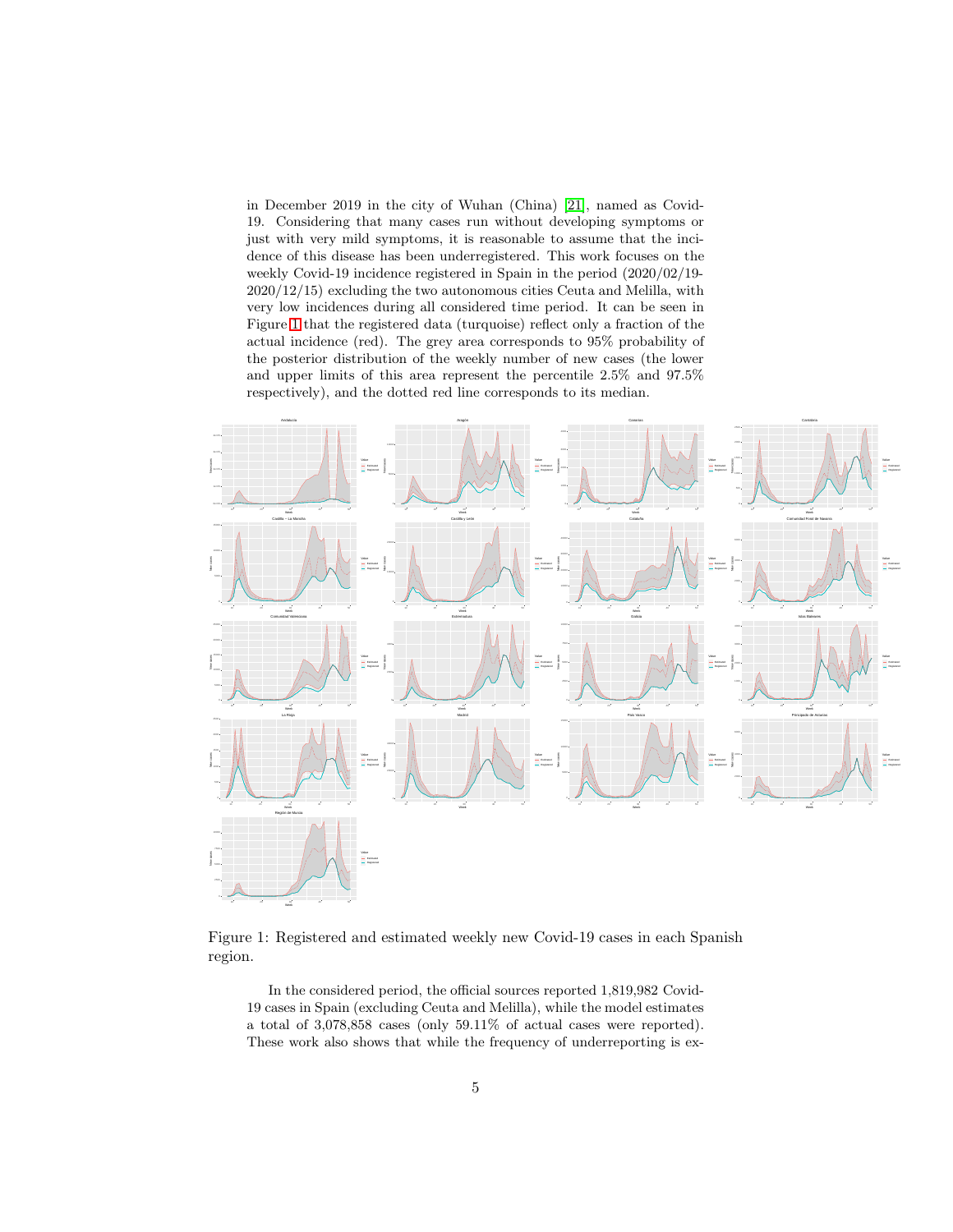tremely high for all regions (values close to 1) with the exception of Andalucía, the intensity of this underreporting is not uniform across the considered regions, as shown in Table [2.](#page-6-0) It can be seen that Andalucía, Galicia and Región de Murcia are the CCAA with highest underreporting intensity  $(\hat{q} = 0.42)$  while Islas Baleares and Catalunya are the regions where the estimated values are closest to the number of reported cases  $(\hat{q}=0.55).$ 

Figure [2](#page-5-0) shows the evolution of the registered (turquoise) and estimated (red) weekly number of Covid-19 cases in Spain in the period  $2020/02/19-2020/12/15$ , excluding the autonomous cities of Ceuta and Melilla.



Covid−19 cases in Spain

<span id="page-5-0"></span>Figure 2: Registered and estimated weekly new Covid-19 cases in Spain.

# 4 Discussion

Although it is very common in biomedical and epidemiological research to get data from disease registries, there is a concern about their reliability, and there have been some recent efforts to standardize the protocols in order to improve the accuracy of health information registries (see for instance [\[13,](#page-8-10) [11\]](#page-8-11)). However, as the Covid-19 pandemic situation has made evident, it is not always possible to implement these recommendations in a proper way.

The analysis of the Spanish Covid-19 data shows that in average less than  $60\%$  of the cases in the period  $2020/02/19-2020/12/15$  were reported. Having accurate data is key in order to provide public health decision-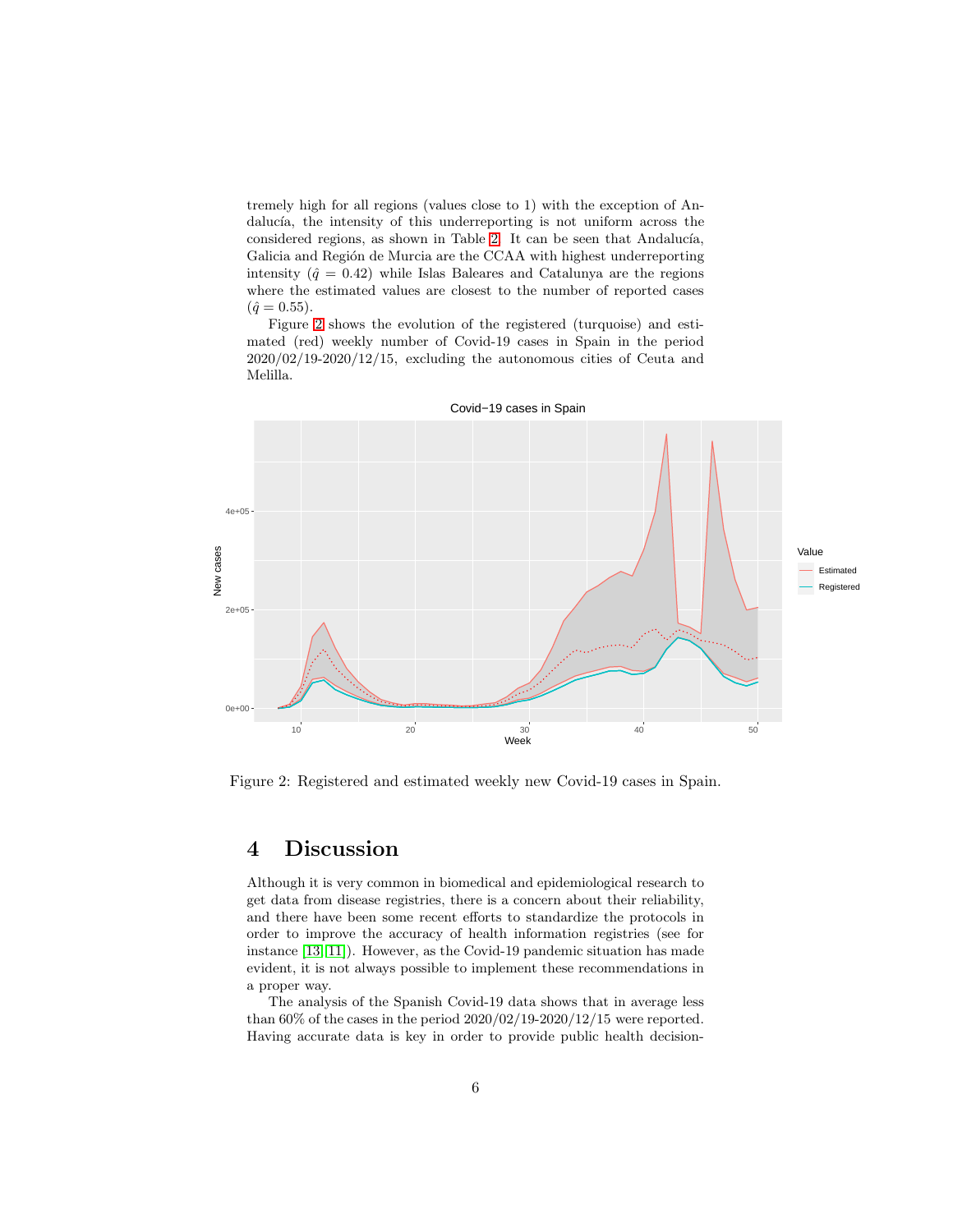| <b>CCAA</b>                | Parameter                      | Estimate $(95\% \text{ CI})$ |
|----------------------------|--------------------------------|------------------------------|
| Andalucía                  | $\hat{\omega}$                 | $0.62$ $(0.36, 0.97)$        |
|                            | $\hat{q}$                      | $0.42$ $(0.33, 0.50)$        |
|                            | $\hat{\omega}$                 | 0.97(0.92, 0.99)             |
| Aragón                     | $\hat{q}$                      | $0.46$ $(0.40, 0.52)$        |
| Principado de Asturias     | $\hat{\omega}$                 | 0.98(0.95, 0.99)             |
|                            | $\frac{\hat{q}}{\hat{\omega}}$ | 0.43(0.38, 0.49)             |
| Cantabria                  |                                | 0.96(0.92, 0.99)             |
|                            | $\hat{q}$                      | $0.52$ $(0.46, 0.62)$        |
|                            | $\bar{\hat{\omega}}$           | 0.98(0.95, 0.99)             |
| Castilla y León            |                                | $0.46$ $(0.40, 0.51)$        |
|                            | $\frac{\hat{q}}{\hat{\omega}}$ | 0.97(0.93, 0.99)             |
| Castilla - La Mancha       |                                | $0.48$ $(0.42, 0.59)$        |
|                            | $\frac{\hat{q}}{\hat{\omega}}$ | 0.97(0.92, 0.99)             |
| Canarias                   | $\hat{q}$                      | $0.48$ $(0.43, 0.55)$        |
|                            | $\hat{\omega}$                 | 0.97(0.92, 0.99)             |
| Cataluña                   | $\hat{q}$                      | 0.55(0.49, 0.62)             |
|                            | $\hat{\omega}$                 | 0.97(0.93, 0.99)             |
| Extremadura                |                                | $0.46$ $(0.41, 0.53)$        |
| Galicia                    | $\frac{\hat{q}}{\hat{\omega}}$ | 0.98(0.95, 0.99)             |
|                            | $\frac{\hat{q}}{\hat{\omega}}$ | $0.42$ $(0.37, 0.48)$        |
| Islas Baleares             |                                | 0.96(0.91, 0.99)             |
|                            | $\frac{\hat{q}}{\hat{\omega}}$ | 0.55(0.49, 0.63)             |
|                            |                                | 0.98(0.94, 0.99)             |
| Región de Murcia           |                                | $0.42$ $(0.37, 0.48)$        |
| Madrid                     | $\frac{\hat{q}}{\hat{\omega}}$ | 0.98(0.94, 0.99)             |
|                            | $\hat{q}$                      | 0.48(0.41, 0.55)             |
| Comunidad Foral de Navarra | $\hat{\omega}$                 | 0.98(0.95, 0.99)             |
|                            | $\hat{q}$                      | 0.44(0.40, 0.49)             |
| Pais Vasco                 | $\hat{\omega}$                 | 0.97(0.90, 0.99)             |
|                            | $\frac{\hat{q}}{\hat{\omega}}$ | $0.46$ $(0.40, 0.55)$        |
|                            |                                | 0.96(0.92, 0.99)             |
| La Rioja                   | $\hat{q}$                      | 0.49(0.44, 0.55)             |
| Comunidad Valenciana       | $\hat{\omega}$                 | 0.97(0.94, 0.99)             |
|                            | $\hat{q}$                      | $0.44$ $(0.39, 0.50)$        |

<span id="page-6-0"></span>Table 2: Estimated underreported frequency and intensity for each Spanish CCAA. Reported values correspond to the median and percentiles 2.5% and 97.5% of the corresponding posterior distribution.

makers with reliable information, which can also be used to improve the accuracy of dynamic models aimed to estimate the spread of the disease [\[26\]](#page-9-5) and to predict its behavior. The proposed methodology can deal with misreported (over- or under-reported) data in a very natural and straightforward way, and is able to reconstruct the most likely hidden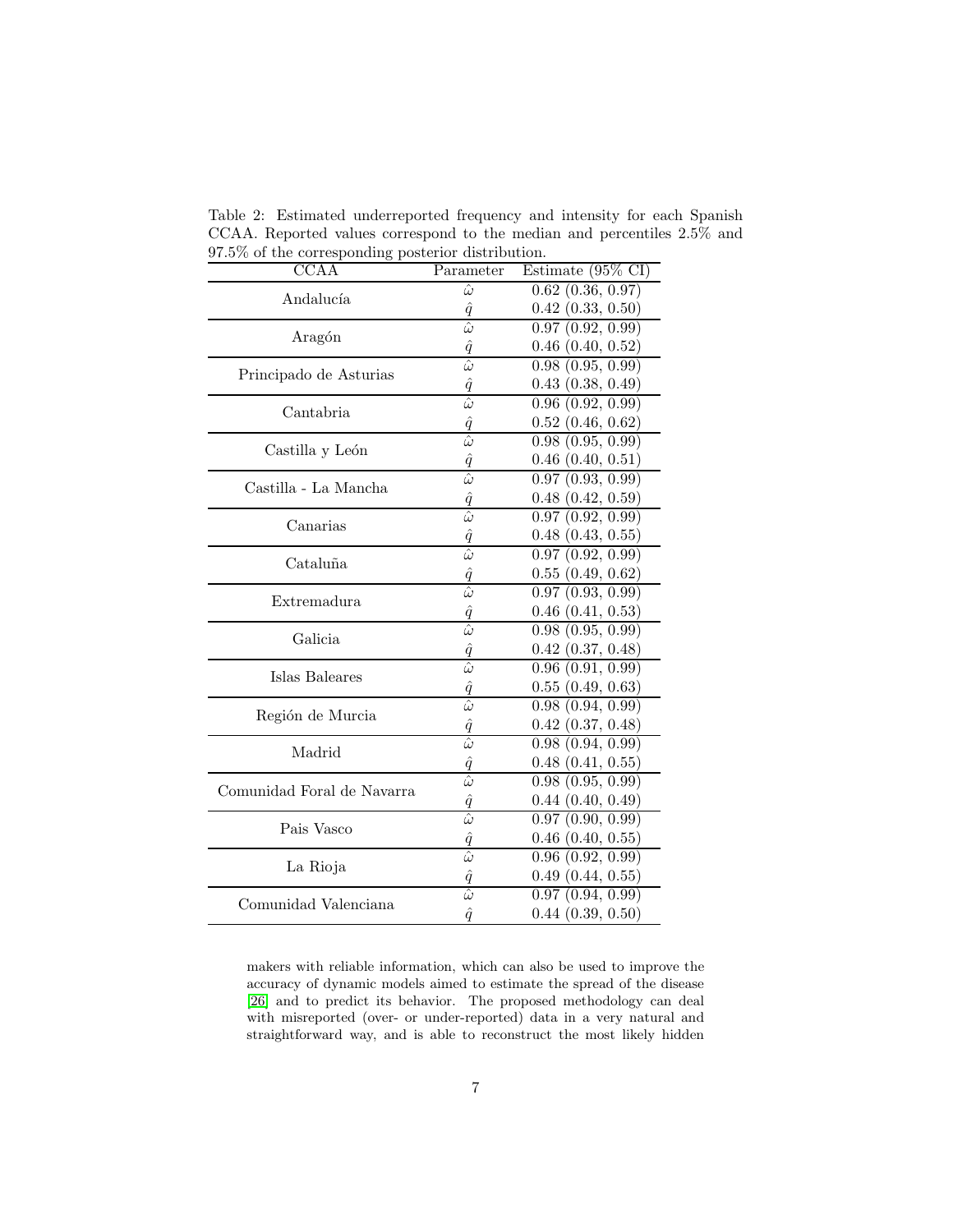process, providing public health decision-makers with a valuable tool in order to predict the evolution of the disease under different scenarios.

The simulation study shows that the proposed methodology behaves as expected and that the parameters used in the simulations, under different autocorrelation structures, can be recovered, even with severely underreported data.

## Acknowledgements

This work was supported by grant COV20/00115 from Instituto de Salud Carlos III (Spanish Ministry of Health). This work was partially supported by grant RTI2018-096072-B-I00 from the Spanish Ministry of Science and Innovation.

### <span id="page-7-2"></span>References

- [1] Jose H. Alfonso, Eva K. Løvseth, Yogindra Samant, and Jan-Ø. Holm. Work-related skin diseases in Norway may be underreported: data from 2000 to 2013. *Contact Dermatitis*, 72(6):409–412, jun 2015.
- <span id="page-7-7"></span>[2] Ziwen An, Leah F South, and Christopher Drovandi. BSL: An R Package for Efficient Parameter Estimation for Simulation-Based Models via Bayesian Synthetic Likelihood. *arXiv*, 2019.
- <span id="page-7-6"></span>[3] Ziwen An, Leah F. South, and Christopher C. Drovandi. *BSL: Bayesian Synthetic Likelihood*, 2019. R package version 3.0.0.
- <span id="page-7-1"></span>[4] Susan Arendt, Lakshman Rajagopal, Catherine Strohbehn, Nathan Stokes, Janell Meyer, and Steven Mandernach. Reporting of foodborne illness by U.S. consumers and healthcare professionals. *International journal of environmental research and public health*, 10(8):3684–714, aug 2013.
- <span id="page-7-3"></span>[5] Amin Azmon, Christel Faes, and Niel Hens. On the estimation of the reproduction number based on misreported epidemic data. *Statistics in medicine*, 33(7):1176–92, mar 2014.
- <span id="page-7-0"></span>[6] Helen Bernard, Dirk Werber, and Michael Höhle. Estimating the under-reporting of norovirus illness in Germany utilizing enhanced awareness of diarrhoea during a large outbreak of Shiga toxinproducing E. coli O104: H4 in 2011 - a time series analysis. *BMC Infectious Diseases*, 14(1), mar 2014.
- <span id="page-7-4"></span>[7] Amanda Fernández-Fontelo, Alejandra Cabaña, Pedro Puig, and David Moriña. Under-reported data analysis with INAR-hidden Markov chains. *Statistics in Medicine*, 35(26):4875–4890, nov 2016.
- <span id="page-7-5"></span>[8] Amanda Fernández-Fontelo, David Moriña, Alejandra Cabaña, Argimiro Arratia, and Pere Puig. Estimating the real burden of disease under a pandemic situation: The SARS-CoV2 case. *PLoS ONE*, 15(12 December):e0242956, dec 2020.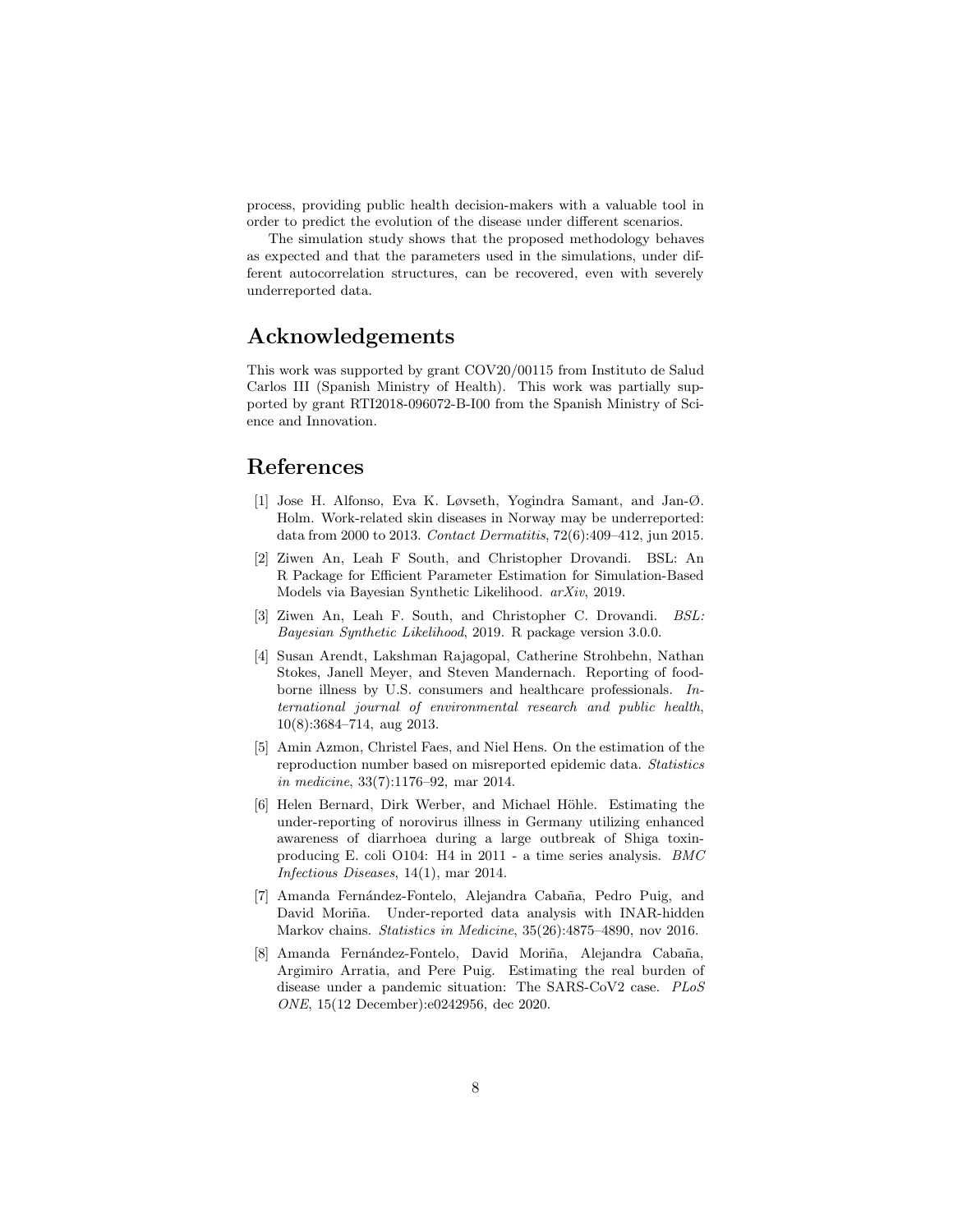- <span id="page-8-6"></span>[9] Amanda Fernández-Fontelo, Alejandra Cabaña, Harry Joe, Pedro Puig, and David Moriña. Untangling serially dependent underreported count data for gender-based violence. *Statistics in Medicine*, 38(22):4404–4422, sep 2019.
- <span id="page-8-1"></span>[10] Cheryl L Gibbons, Marie-Josée J Mangen, Dietrich Plass, Arie H Havelaar, Russell John Brooke, Piotr Kramarz, Karen L Peterson, Anke L Stuurman, Alessandro Cassini, Eric M Fèvre, Mirjam E E Kretzschmar, and Burden of Communicable diseases in Europe (BCoDE) consortium. Measuring underreporting and underascertainment in infectious disease datasets: a comparison of methods. *BMC public health*, 14(1):147, feb 2014.
- <span id="page-8-11"></span>[11] Sonja Harkener, Jürgen Stausberg, Christiane Hagel, and Roman Siddiqui. Towards a Core Set of Indicators for Data Quality of Registries. *Studies in health technology and informatics*, 267:39–45, 2019.
- <span id="page-8-4"></span>[12] Johannes Bracher. *hhh4underreporting: Fitting endemic-epidemic models to underreported data*, 2021. R package version 0.0.0.0.9002.
- <span id="page-8-10"></span>[13] Yllka Kodra, Jérôme Weinbach, Manuel Posada-De-La-Paz, Alessio Coi, S Lydie Lemonnier, David van Enckevort, Marco Roos, Annika Jacobsen, Ronald Cornet, S Faisal Ahmed, Virginie Bros-Facer, Veronica Popa, Marieke van Meel, Daniel Renault, Rainald von Gizycki, Michele Santoro, Paul Landais, Paola Torreri, Claudio Carta, Deborah Mascalzoni, Sabina Gainotti, Estrella Lopez, Anna Ambrosini, Heimo Müller, Robert Reis, Fabrizio Bianchi, Yaffa R Rubinstein, Hanns Lochmüller, and Domenica Taruscio. Recommendations for improving the quality of rare disease registries, aug 2018.
- <span id="page-8-2"></span>[14] Pierre Magal and Glenn Webb. The parameter identification problem for SIR epidemic models: identifying unreported cases. *Journal of Mathematical Biology*, 77(6-7):1629–1648, dec 2018.
- <span id="page-8-8"></span>[15] David Moriña, Amanda Fernández-Fontelo, Alejandra Cabaña, and Pedro Puig. New statistical model for misreported data with application to current public health challenges. *Scientific Reports (Under review)*, 2021.
- <span id="page-8-7"></span>[16] David Moriña, Amanda Fernández-Fontelo, Alejandra Cabaña, Pedro Puig, Laura Monfil, Maria Brotons, and Mireia Diaz. Quantifying the under-reporting of uncorrelated longitudal data: the genital warts example. *BMC Medical Research Methodology*, 21(1):6, dec 2021.
- <span id="page-8-5"></span>[17] Daniel P. Oran and Eric J. Topol. Prevalence of Asymptomatic SARS-CoV-2 Infection. *Annals of Internal Medicine*, jun 2020.
- <span id="page-8-9"></span>[18] L. F. Price, C. C. Drovandi, A. Lee, and D. J. Nott. Bayesian Synthetic Likelihood. *Journal of Computational and Graphical Statistics*, 27(1):1–11, jan 2018.
- <span id="page-8-3"></span>[19] R Core Team. R: A Language and Environment for Statistical Computing, 2019.
- <span id="page-8-0"></span>[20] Kenneth D Rosenman, Alice Kalush, Mary Jo Reilly, Joseph C Gardiner, Mathew Reeves, and Zhewui Luo. How much work-related injury and illness is missed by the current national surveillance system?